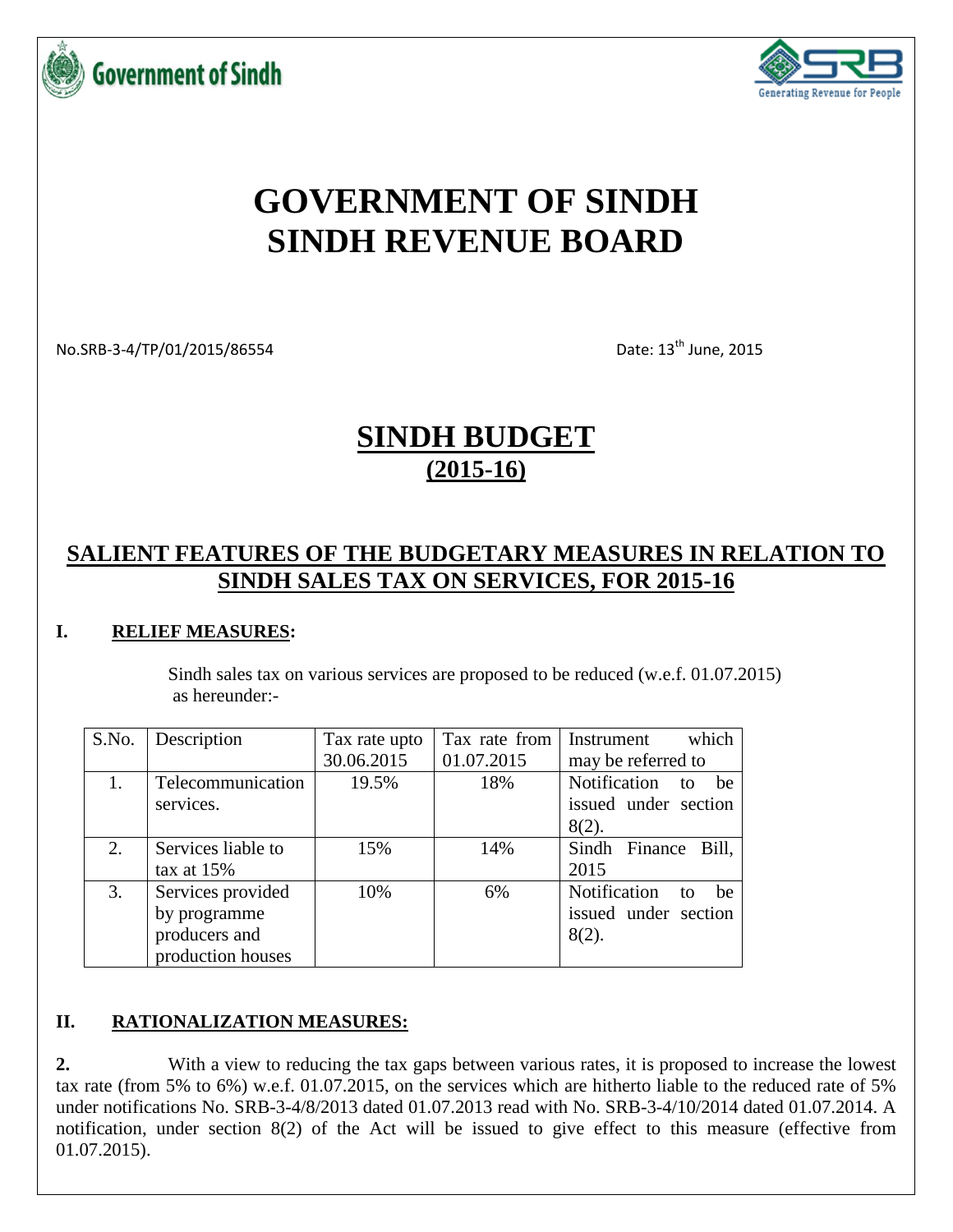**3.** With a view to equating the tax base of Sindh sales tax on services with that in the other Provinces of Pakistan, it is proposed to bring the following services in SST net w.e.f. 01.07.2015:-

| S.No. | Description                   | Tariff    | Statutory | Effective |
|-------|-------------------------------|-----------|-----------|-----------|
|       |                               | heading   | rate      | rate      |
| 1.    | <b>Travel Agents</b>          | 9805.5000 | 14%       | 10%       |
| 2.    | Credit rating agency          | 9818.2000 | 14%       | 14%       |
| 3.    | Underwriters                  | 9819.1100 | 14%       | 14%       |
| 4.    | Indenters                     | 9819.1200 | 14%       | 14%       |
| 5.    | Commission agents             | 9819.1300 | 14%       | 14%       |
| 6.    | Auctioneers                   | 9819.9100 | 14%       | 10%       |
| 7.    | Dredging or desilting         | 9822.4000 | 14%       | 10%       |
|       | services                      |           |           |           |
| 8.    | Intellectual property         | 9838.0000 | 14%       | 10%       |
|       | services                      |           |           |           |
| 9.    | Erection, commission and      | 9839.0000 | 14%       | 14%       |
|       | installation services         |           |           |           |
| 10.   | Technical Inspection and      | 9840.0000 | 14%       | 14%       |
|       | <b>Certification services</b> |           |           |           |

**N.B:** *This measure is included in the Sindh Finance Bill, 2015, and the reduced rate of tax, where applicable, shall be notified under section 8(2) of the Act, effective from 01.07.2015.*

**4.** With a view of equating the tax base of Sindh with that in ICT (Islamabad Capital Territory), the following services are proposed to brought under the SST net w.e.f. 01.07.2015:-

| S.No. | Description                                                                                                                                                        | Tariff    | Statutory | Effective |
|-------|--------------------------------------------------------------------------------------------------------------------------------------------------------------------|-----------|-----------|-----------|
|       |                                                                                                                                                                    | heading   | rate      | rate      |
| 1.    | Services provided or<br>rendered by laboratories<br>(other than the services<br>relating to pathological, or<br>radiological or diagnostic<br>tests of patients)   | 9817.9000 | 14%       | 14%       |
| 2.    | Packers and movers                                                                                                                                                 | 9819.1400 | 14%       | 14%       |
| 3.    | Services of Shares,<br>securities and Derivatives<br>(registration/transfer and<br>custodianship)<br>[through amendment in the<br>definition under section 2(79A)] | 9805.9000 | 14%       | 14%       |
| 4.    | Valuation services,<br>including competency and<br>eligibility testing services                                                                                    | 9841.0000 | 14%       | 14%       |

**N.B:** *This measure is included on the Sindh Finance Bill, 2015 (to take effect from 01.07.2015).*

#### **III. REVIEW OF EXEMPTIONS:**